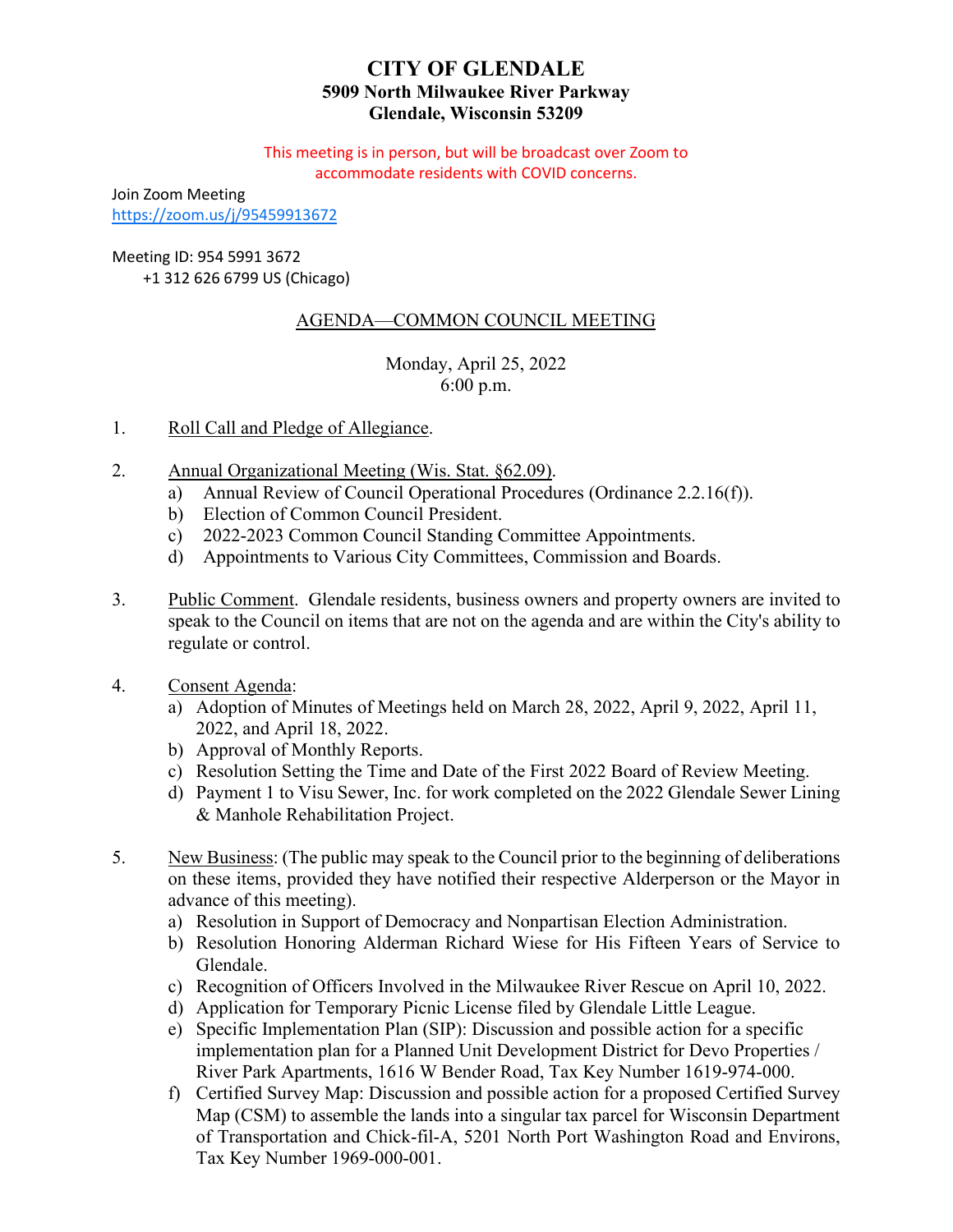- g) [Review and Approval of Johnson Control's Request for Open Burn Permit to Maintain](#page-12-0) the Prairie at 5757 N Green Bay Avenue.
- h) [Request to Approve Police Department Participation in the Speed Grant and to](#page-13-0) Approve Participation in Seatbelt and OWI Grants.
- i) Review and Approval of Memorandum of Understanding between Milwaukee [Metropolitan Sewerage District for Invasive Species Removal and Reforestation at](#page-14-0) 6459 North Sunny Point Lane.
- j) Resolution Approving an Intermunicipal Agreement Authorizing the Connection of a [Glendale Property to City of Milwaukee Water and Sanitary Sewer Facilities and](#page-15-0) Services.
- k) [Review and Approve Creation of Administrative Services Manager Position and 2022](#page-16-0) Classification Structure Placement.
- 6. Commission, Committee, Board and Staff Reports: (This is an Opportunity for Council Members to Report on their Respective Committees, Commissions, Boards of which they serve as a Member and Administrator update.)
- 7. The Common Council will convene in Closed Session per Wis. Stats. §19.85(1)(c) to consider the employment, promotion, compensation, or performance evaluation data (Compensation Strategy for Police Department Management and Union Staff).
- 8. Reconvene to Open Session and Regular Order of Business.
- 9. Possible Action on Closed Session Items.
- 10. Adjournment.

Upon reasonable notice, efforts will be made to accommodate the needs of persons with disabilities.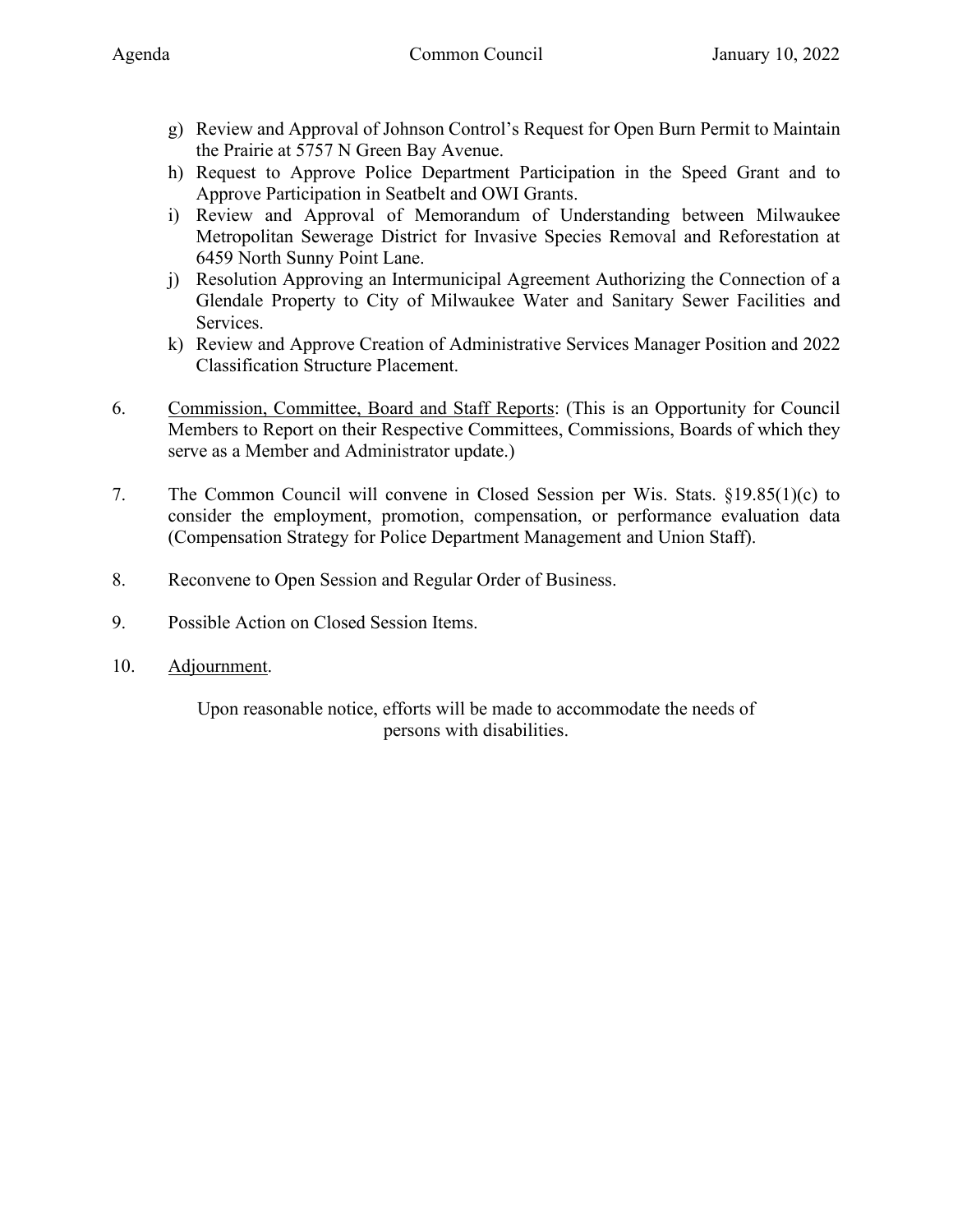# <span id="page-2-0"></span>2A-4D 4/25/2022

# ANNUAL ORGANIZATIONAL MEETING

- a) [Annual Review of Council Operational Procedures \(Ordinance 2.2.16\(f\)\).](https://www.glendale-wi.org/DocumentCenter/View/2586/Ordinance)
- b) [Election of Common Council President.](https://www.glendale-wi.org/DocumentCenter/View/2587/Memo---Election-of-Common-Council-President)
- c) [2022-2023 Common Council Standing Committee Appointments.](https://www.glendale-wi.org/DocumentCenter/View/2581/Standing-Committees)
- d) [Appointments to Various City Committees, Commission and Boards.](https://www.glendale-wi.org/DocumentCenter/View/2569/Appointments-to-Various-Committees)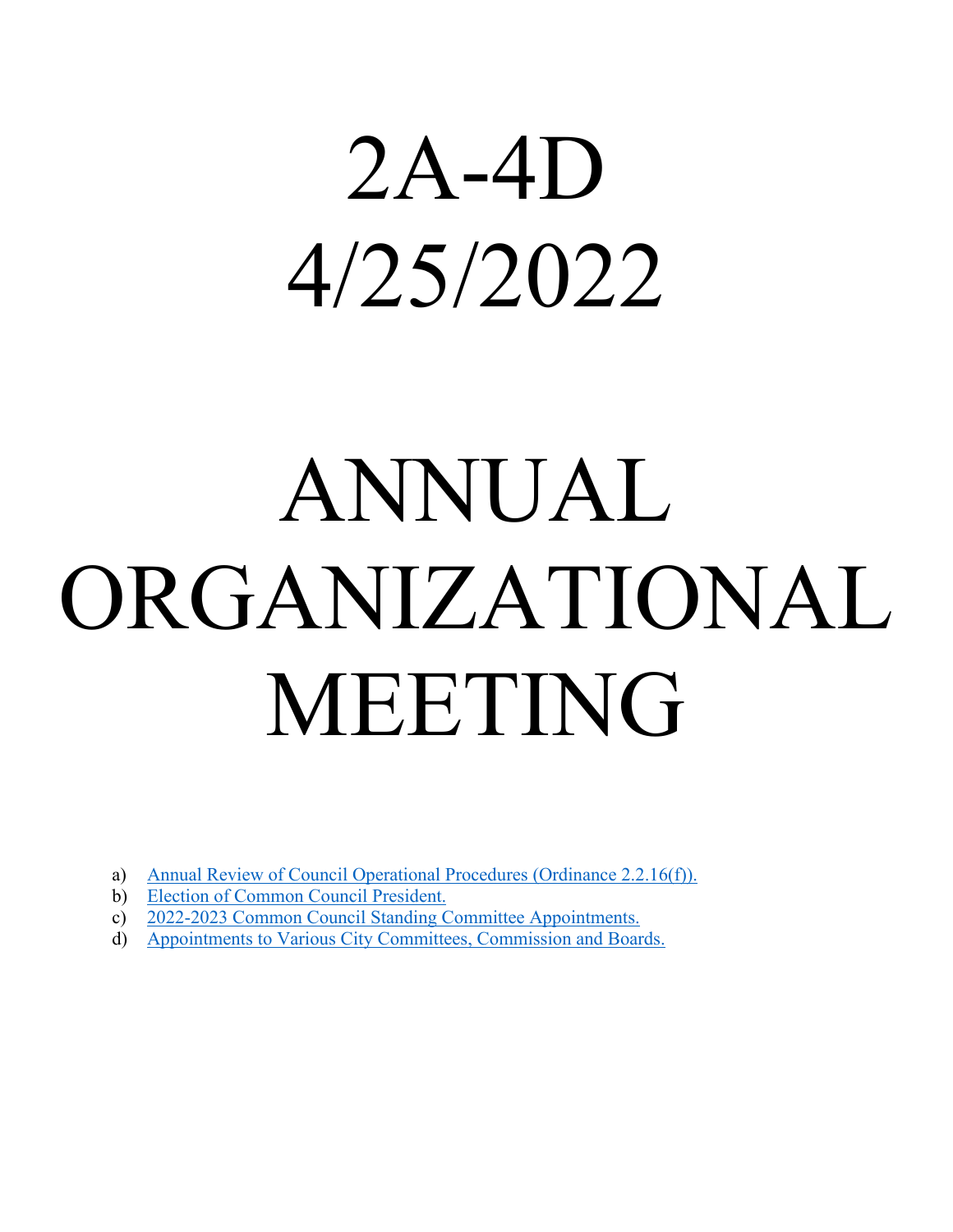# <span id="page-3-0"></span>4A-4D 4/25/2022

# CONSENT AGENDA

- a) [Adoption of Minutes of Meetings held on March 28, 2022, April 9, 2022, April 11, 2022 , and April](https://www.glendale-wi.org/DocumentCenter/View/2585/Council-Minutes-Set) [18, 2022.](https://www.glendale-wi.org/DocumentCenter/View/2585/Council-Minutes-Set)
- b) [Approval of Monthly Reports.](https://www.glendale-wi.org/DocumentCenter/View/2567/March-2022-for-Common-Council)
- c) [Resolution Setting the Time and Date of the First 2022 Board of Review Meeting.](https://www.glendale-wi.org/DocumentCenter/View/2572/BOR-Resolution)
- d) [Payment 1 to Visu Sewer, Inc. for work completed on the 2022 Glendale Sewer Lining & Manhole](https://www.glendale-wi.org/DocumentCenter/View/2583/Memo---2022-Visu-Sewer-Inc-2022-Sewer-Lining-and-Manhole-Rehabilitation-Project---Payment-1) [Rehabilitation Project.](https://www.glendale-wi.org/DocumentCenter/View/2583/Memo---2022-Visu-Sewer-Inc-2022-Sewer-Lining-and-Manhole-Rehabilitation-Project---Payment-1)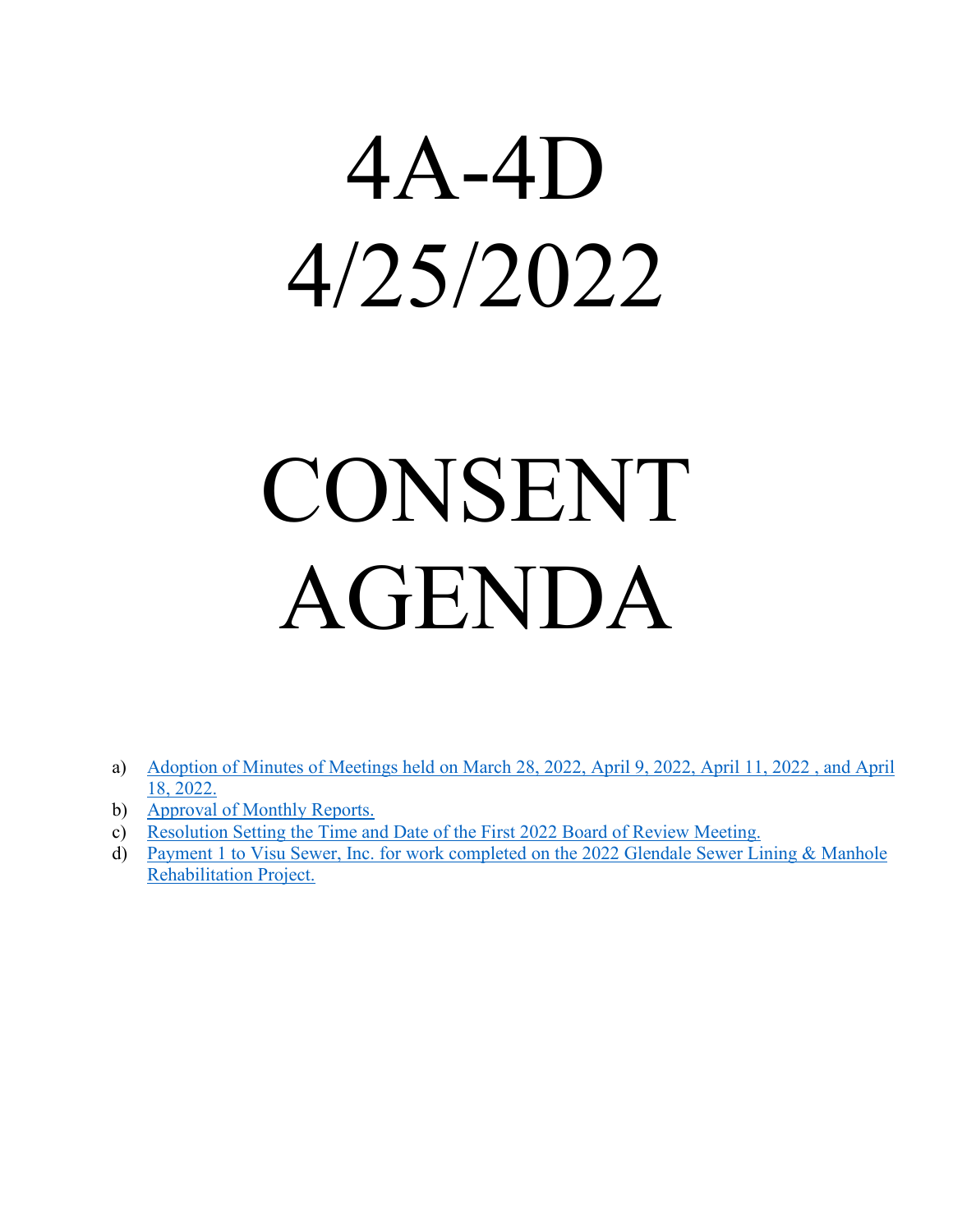5a / 4-25-2022

<span id="page-4-0"></span>

5909 North Milwaukee River Parkway Glendale, WI 53209

**SUBJECT:** A Resolution in Support of Democracy and Nonpartisan Election Administration.

**FROM:** Bryan Kennedy, Mayor

**MEETING DATE:** April 25, 2022

| <b>Budget Summary:</b>      | N/A |
|-----------------------------|-----|
| Budgeted Expenditure:   N/A |     |
| <b>Budgeted Revenue:</b>    | N/A |

**FISCAL SUMMARY: STATUTORY REFERENCE:** Wisconsin Statues: | N/A Municipal Code: N/A

# **BACKGROUND/ANALYSIS:**

The attached Resolution is to recognize and support the City Clerk, election inspectors, and Wisconsin's system of non-partisan election administration led by the Wisconsin Election Commission.

# **RECOMMENDATION:**

Approve the Resolution.

#### **ACTION REQUESTED:**

Motion to approve the Resolution in Support of Democracy and Nonpartisan Election Administration.

# **ATTACHMENTS:**

1. [Resolution](https://www.glendale-wi.org/DocumentCenter/View/2579/Resolution-for-Nonpartisan-Election-Administration)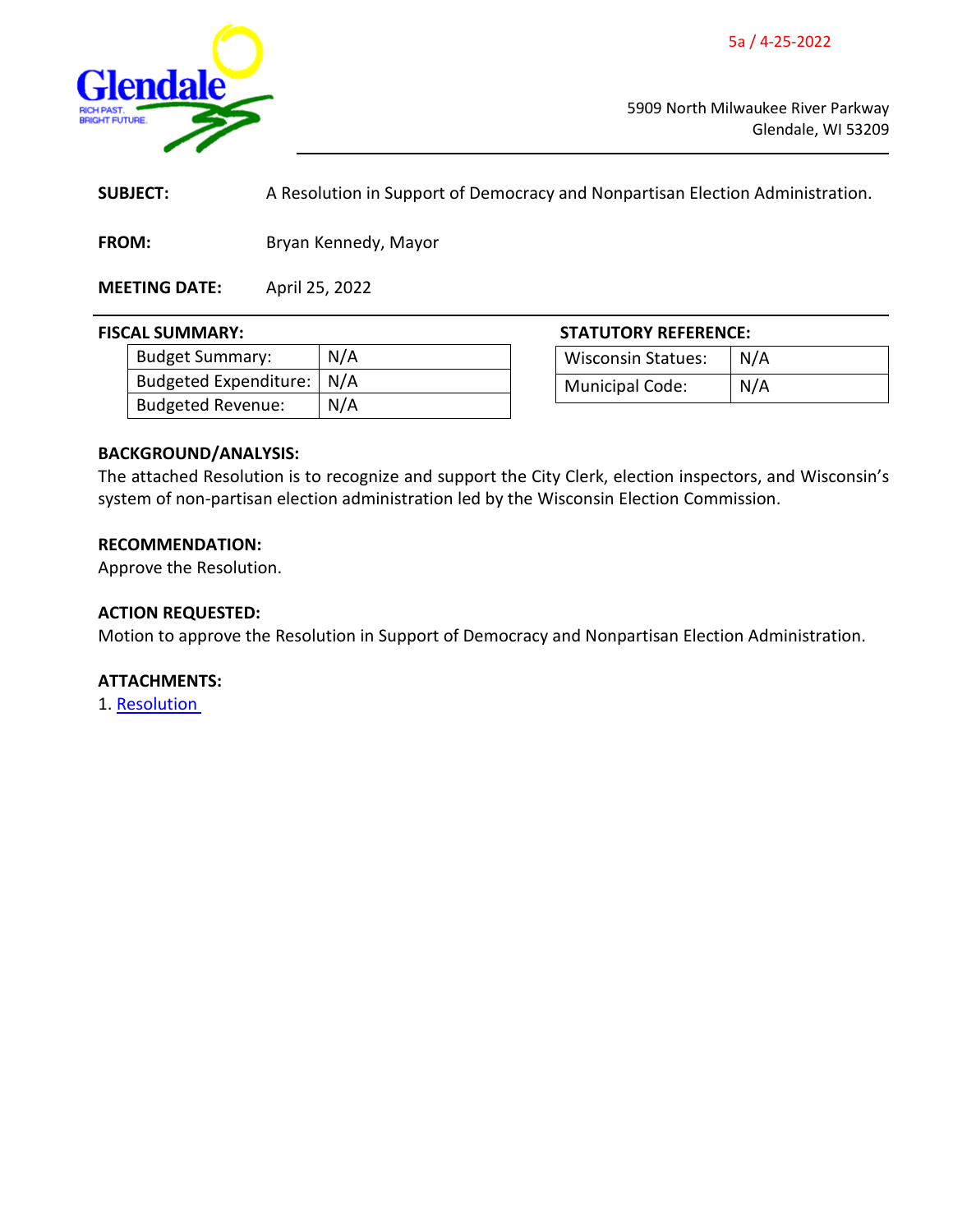5b / 4-25-2022

<span id="page-5-0"></span>

5909 North Milwaukee River Parkway Glendale, WI 53209

| <b>SUBJECT:</b> | A Resolution Honoring Alderman Richard Wiese for His Fifteen Years of Service to |
|-----------------|----------------------------------------------------------------------------------|
|                 | Glendale                                                                         |
|                 |                                                                                  |

**FROM:** Bryan Kennedy, Mayor

**MEETING DATE:** April 25, 2022

#### **FISCAL SUMMARY: STATUTORY REFERENCE:**

| <b>Budget Summary:</b>      | N/A |
|-----------------------------|-----|
| Budgeted Expenditure:   N/A |     |
| <b>Budgeted Revenue:</b>    | N/A |

Wisconsin Statues: N/A

| vvistomsin statues.    | $\mathbf{N}$ |
|------------------------|--------------|
| <b>Municipal Code:</b> | N/A          |

# **BACKGROUND/ANALYSIS:**

The attached Resolution is to recognize and thank Alderman Richard Wiese for his 15 years of service to Glendale as an Alderman.

# **RECOMMENDATION:**

Approve the Resolution.

# **ACTION REQUESTED:**

Motion to approve the Resolution Honoring Alderman Richard Wiese for his Fifteen Years of Service to Glendale.

# **ATTACHMENTS:**

1. [Resolution](https://www.glendale-wi.org/DocumentCenter/View/2578/Resolution-for-Ald-Wiese)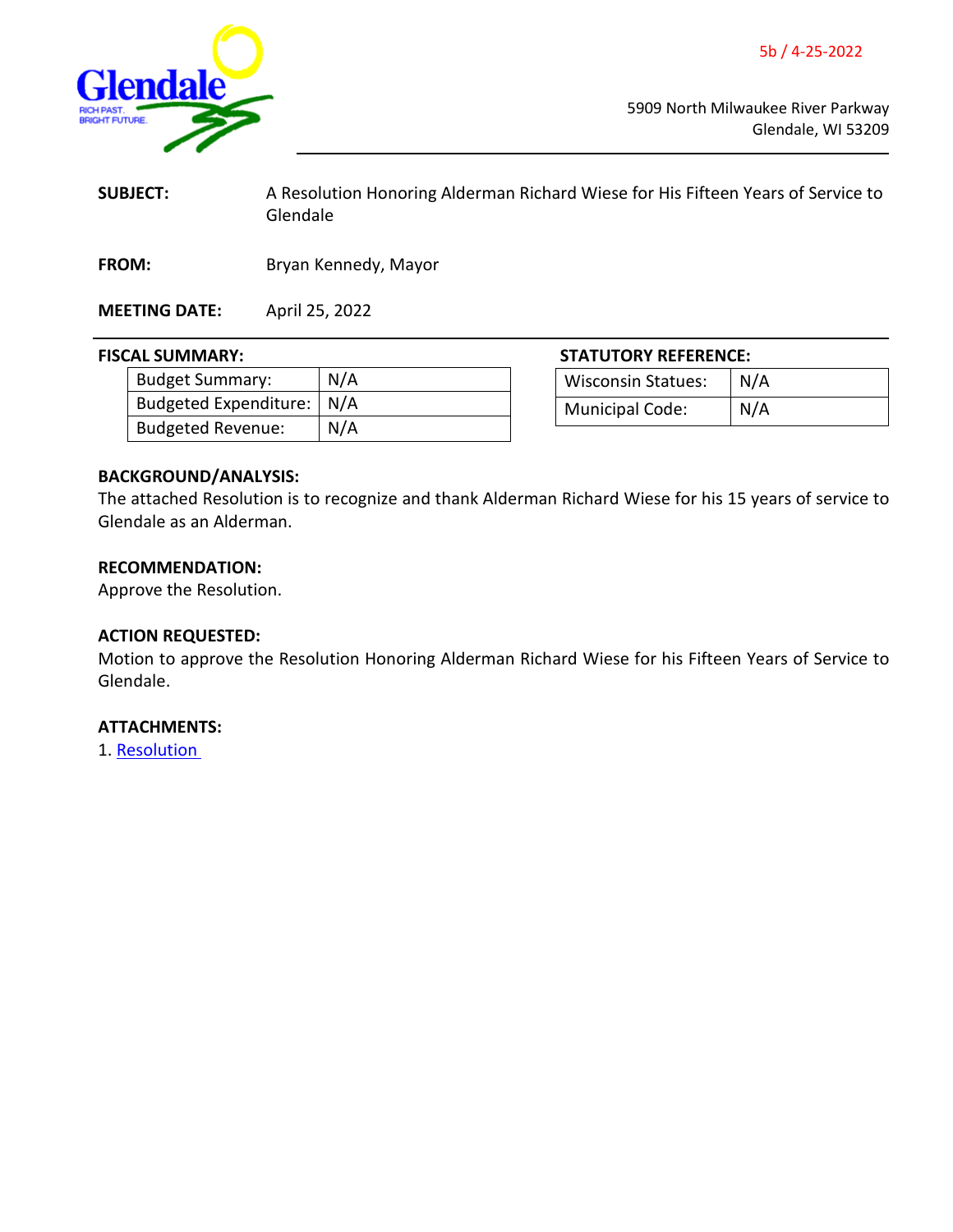<span id="page-6-0"></span>

| <b>SUBJECT:</b>      | Recognition of officers involved in the Milwaukee River rescue on April 10, 2022. |
|----------------------|-----------------------------------------------------------------------------------|
| <b>FROM:</b>         | Darrell Hofland, Interim City Administrator                                       |
| <b>MEETING DATE:</b> | April 25, 2022                                                                    |

| <b>Budget Summary:</b>      | N/A |
|-----------------------------|-----|
| Budgeted Expenditure:   N/A |     |
| <b>Budgeted Revenue:</b>    | N/A |

**FISCAL SUMMARY: STATUTORY REFERENCE:**

| <b>Wisconsin Statues:</b> | N/A |
|---------------------------|-----|
| <b>Municipal Code:</b>    | N/A |

# **BACKGROUND/ANALYSIS:**

The following Glendale Police Officers will be recognized at the April 25 Common Council meeting for their involvement in the April 10 Milwaukee River rescue: Officer Andrew Reischl, Officer Robert Wilson, and Officer Jaimie Byrnes, Sergeant Eric Guse, Detective Samuel Krenn, and Officer Nicholas Smith.

Below is the Police Department's summary of the event:

*On Sunday, April 10, 2022, at approximately 1:51 p.m., Glendale squads were dispatched to the area of Hampton Avenue near the Milwaukee River for a vehicle that had traveled into the river and was submerged. Officer Wilson and Officer Byrnes arrived a short time later and found the vehicle was submerged in 10-12 feet of water, about 30-40 yards offshore. Without hesitating, Officer Byrnes and Officer Wilson removed their police equipment and entered the water to attempt a rescue of anyone who was in the vehicle. Officer Byrnes and Officer Wilson were unable to enter the vehicle and came back to shore.*

*Officer Reischl arrived on scene and had access to a window punch. Officer Reischl and Officer Wilson swam out to the vehicle. Officer Reischl was unable to break a window but was able to push the driver's side front window down and pulled the driver of the vehicle out through the window opening. The officers fought a very strong current that carried them 10-15 feet to the south of where they started. Officer Byrnes and Detective Krenn entered the water as Officer Reischl and Officer Wilson* swam with the victim back towards shore. The officers were able to get the victim to shore and turned *him over to officers on shore.*

The victim was extremely cold due to the temperature of the water and was pulseless. Officer Smith and *Sergeant Guse moved the victim to an open area and Officer Smith began chest compressions. Officer Smith gave compressions to the point of exhaustion*. *Sergeant Guse then gave compressions to the point of exhaustion. Detective Krenn then took over compressions before turning the patient over to North Shore Fire/Rescue and Milwaukee Fire Department. The victim soon had a pulse again and was transported to Froedtert Hospital. The victim has been released from the hospital.*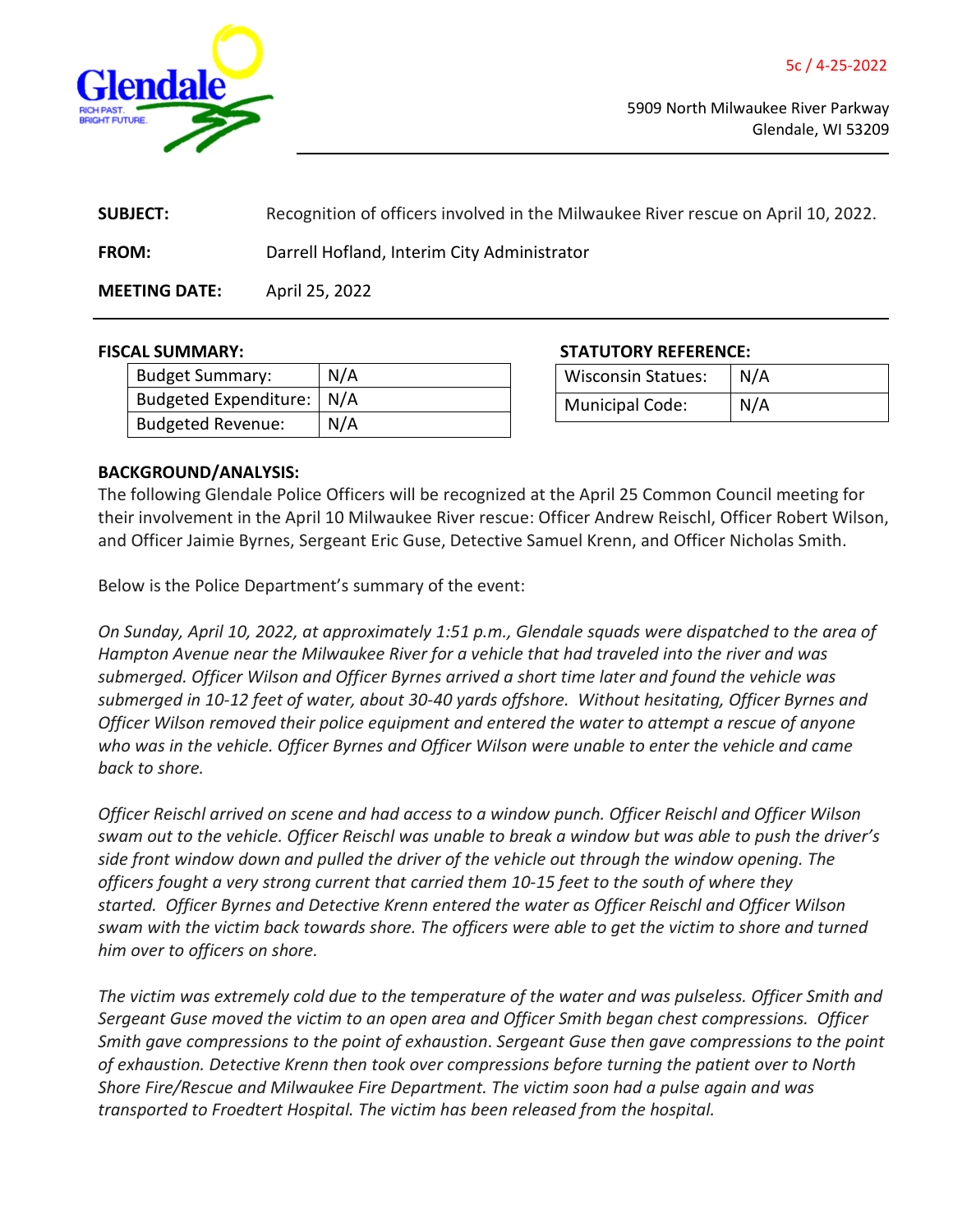



*Officer Byrnes, Officer Wilson, and Officer Reischl went above and beyond the call of duty during this incident and performed a courageous act while facing personal hazard to life and safety. Sergeant Guse, Detective Krenn, and Officer Smith also played a role in saving this subject's life. Their professionalism, their teamwork, and their ability to act quickly reflect their dedication to this profession, their dedication to the community, and their dedication to the Glendale Police Department.*

*Officer Andrew Reischl, Officer Robert Wilson, and Officer Jaimie Byrnes received Valor awards for their actions.*

*Sergeant Eric Guse, Detective Samuel Krenn, and Officer Nicholas Smith received lifesaving awards for their actions.*

# **RECOMMENDATION:**

Not applicable.

# **ACTION REQUESTED:**

Not applicable.

# **ATTACHMENTS:**

None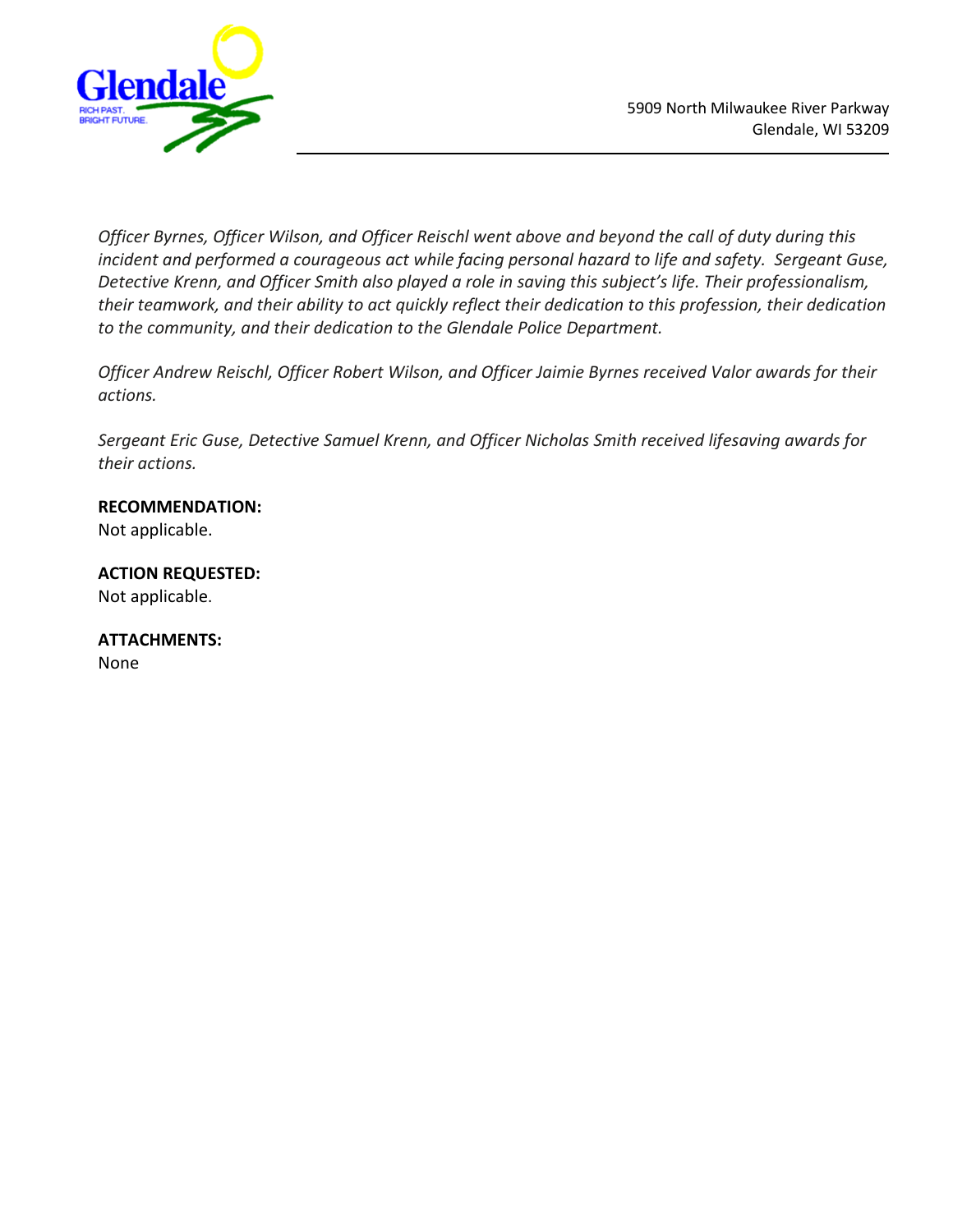<span id="page-8-0"></span>

| <b>SUBJECT:</b> | Application for Temporary Picnic License filed by Glendale Little League |  |
|-----------------|--------------------------------------------------------------------------|--|
| <b>FROM:</b>    | Megan Humitz, City Clerk                                                 |  |

**MEETING DATE:** April 25, 2022

| Budget Summary:           | <b>General Fund</b> |
|---------------------------|---------------------|
| Budgeted Expenditure: N/A |                     |
| <b>Budgeted Revenue:</b>  | \$10.00             |

**FISCAL SUMMARY: STATUTORY REFERENCE:**

| <b>Wisconsin Statues:</b> | N/A    |
|---------------------------|--------|
| <b>Municipal Code:</b>    | 7.2.16 |

# **BACKGROUND/ANALYSIS:**

The Glendale Little League is seeking approval for a Temporary Class "B" Picnic Licenses for the Glendale Little League Family Fun Day, held at 1401 West Civic Drive, on June 4, 2022, from 11:00 a.m. to 5:30 p.m.

All applications are on file in the Clerk's office. The Police Department has completed their review.

The Clerks's Office is requesting Council consider approval of this application, as the Glendale Little League has submitted a request for a Temporary Class "B" Picnic License in 2021 and was in violation of their license compliance for serving "vodka lemonade" drinks. In addition, it was determined the this was not the organizations first violation of their license.

Prior to issuance of this license, it is necessary for the Council to waive the prohibition of the sale and distribution of alcoholic beverages on City property for Glendale Little League events.

# **RECOMMENDATION:**

Staff recommends review of the request for a Temporary Class "B" Picnic License.

**ACTION REQUESTED:**

**ATTACHMENTS:** None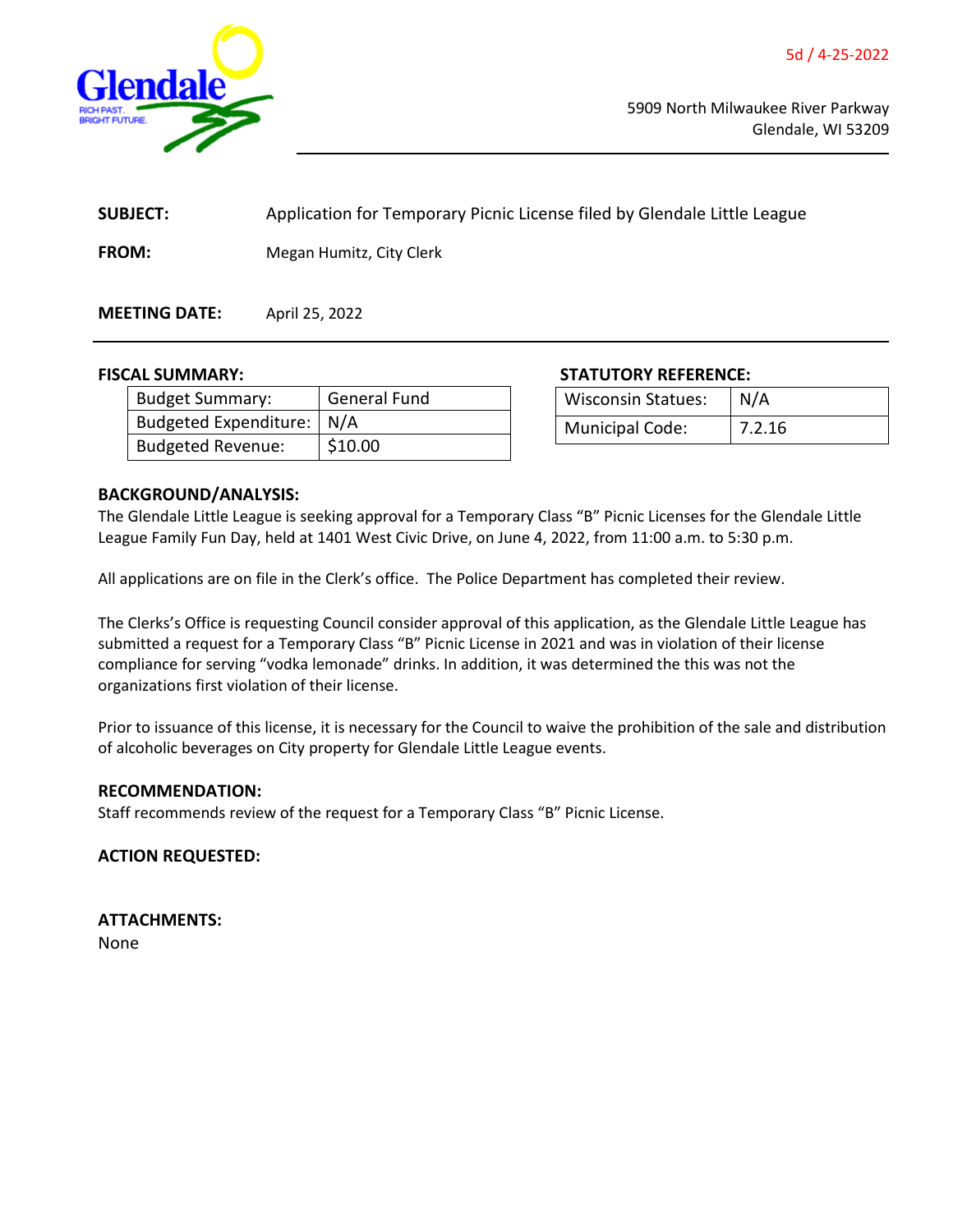<span id="page-9-0"></span>

**SUBJECT:** Discussion and possible action for a specific implementation plan for a Planned Unit Development District for Devo Properties / River Park Apartments, 1616 West Bender Road, Tax Key Number 1619-974-000. **FROM:** John S. Fellows, AICP, Community Development Director

# **MEETING DATE:** April 25, 2022

#### **FISCAL SUMMARY:**

| <b>Budget Summary:</b>      | N/A |
|-----------------------------|-----|
| Budgeted Expenditure:   N/A |     |
| <b>Budgeted Revenue:</b>    | N/A |

| <b>STATUTORY REFERENCE:</b> |                          |
|-----------------------------|--------------------------|
| <b>Wisconsin Statues:</b>   | N/A                      |
| <b>Municipal Code:</b>      | Chapter 13,<br>Article D |

# **BACKGROUND/ANALYSIS:**

River Park Apartments, LLC (Greg Devorkin) has acquired the vacant 1616 West Bender Road property, former home to several nursing home businesses dating back to the mid-1960s. Devo Properties, LLC (also Greg Devorkin) has petitioned the City of Glendale to rezone the property from S-1 Special (Institutional) District to PD-Planned United Development District-Multi-Family Residential for the purpose of transforming the property to a multi-family residential setting. A general development plan was approved by the City on February 14, 2022. Planned Unit Development District requires a three-part process that include a rezoning/general development plan approval, followed by a specific implementation plan, followed by a development agreement.

The existing building will remain but will be converted into apartment living units with the exterior repaired and enhanced, repair to the parking lot, and revitalizing the landscape beautification. In the submittal materials the project is generally presented to include 50 to 55 apartment living units and there is discussion of adding garages. The apartments will include studios, one-bedroom (about 875 squarefeet), and two-bedroom (about 1,100 square-feet). The submittal states that there are 103 parking spaces (about two parking spaces per unit with 50 apartments); however, qualifies that figure with the addition of the future garages.

The anticipated total investment is stated to be greater than \$5,000,000. Construction will start in Spring 2022 with occupancy to commence in mid-2023.

The specific development plan submittal includes a detailed site plan, architectural drawings, landscaping plan and lighting plan.

The landscaping plan focused on updating the property specifically along West Bender Road and within both court yards. Architectural drawings provide greater detail as to the modifications and details for the renovations. A lighting plan showing both security and ornamental fixtures has been provided.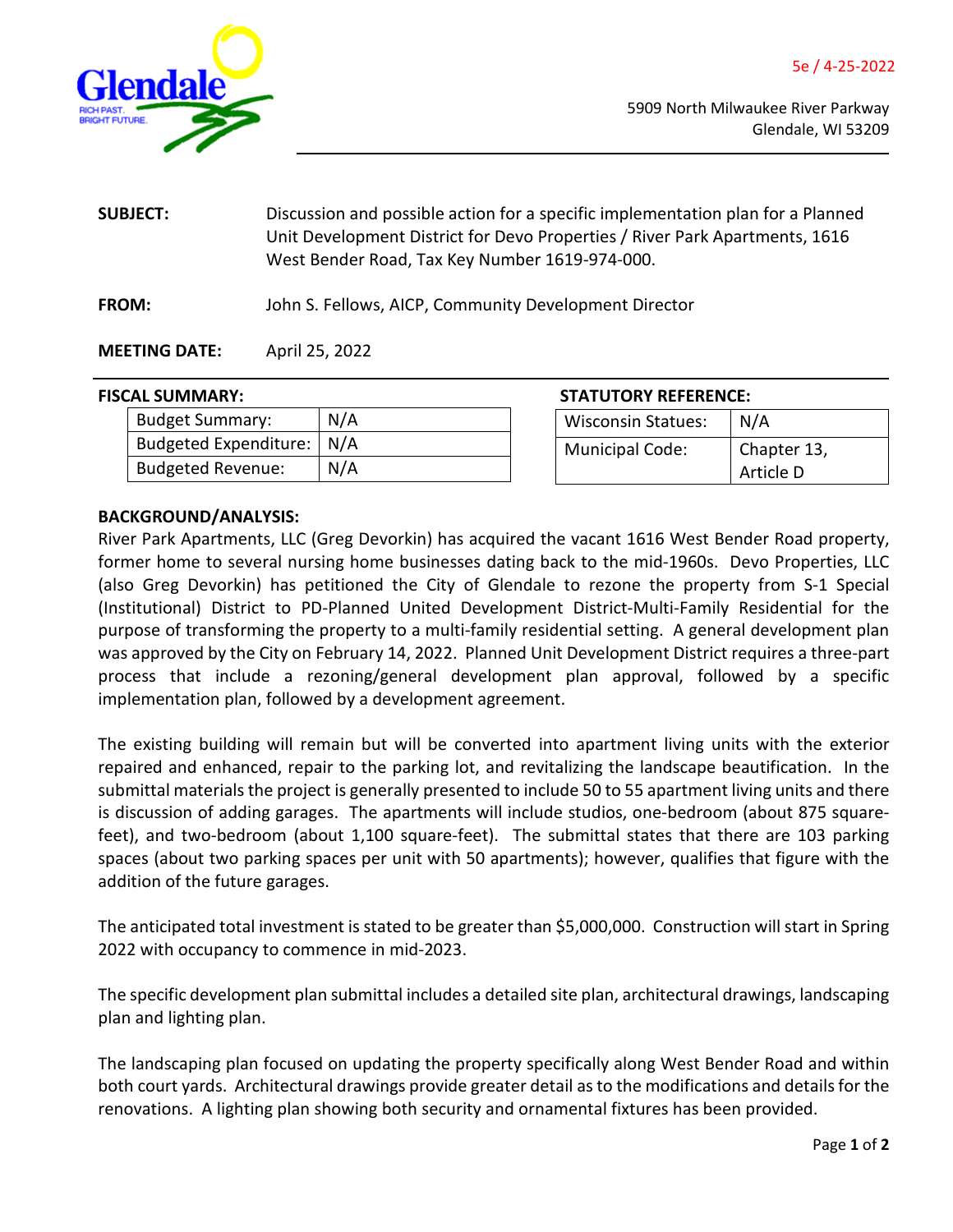At their April 12 meeting, the Plan Commission reviewed and recommended Council approval of the implementation plan for the development.

# **RECOMMENDATION:**

Plan Commission and Staff recommend Common Council approve the specific development plan, subject to the following:

- 1. Completion and approval of a development agreement between the applicant and the City.
- 2. All existing water, storm and sanitary pipes, valves and connections to City mains must be tested and/or inspected in regard to their functionality and integrity. If not, developer must remediate.
- 3. All new and existing underground fire protection mains shall be inspected, tested, flushed and exercised by an approved fire protection vendor and witnessed by the City Water Utility and North Shore Fire/Rescue (NSFR). Proper permits, plans submittals and reviews, and inspections must be submitted, paid, reviewed, and approved prior to doing work.
- 4. The inspection, testing, maintenance and evaluation of the existing underground fire protection mains, hydrants and valves shall be verified prior to the issuance of construction permits by the City.
	- a. Inspection, Testing and Maintenance shall be done in accordance with NFPA 25 and NFPA 24.
	- b. Where deficiencies are found in the fire protection mains, corrections shall be completed under permits with the City and NSFR.
- 5. As required by the state fire code, fire protection hydrants and water supplies shall be in place and approved prior to the arrival of combustible construction materials on site: NFPA 1, Chapter 16 – Safeguards During Construction; and specifically in accordance with 16.4.3.1.3.
- 6. Any minor modifications resulting from design changes required through the plan review process may be approved by the Director of Community Development, major modifications shall be returned to the Plan Commission for architectural review and approval.

# **ACTION REQUESTED:**

Motion to approve the specific development plan for a Planned Unit Development District for Devo Properties / River Park Apartments, 1616 West Bender Road, Tax Key Number 1619-974-000, subject to the six conditions listed.

# **ATTACHMENTS:**

1. [1616 West Bender Road Supporting Documents](https://www.glendale-wi.org/DocumentCenter/View/2565/5d-Attachments---1616-W-Bender---Devo-Prop)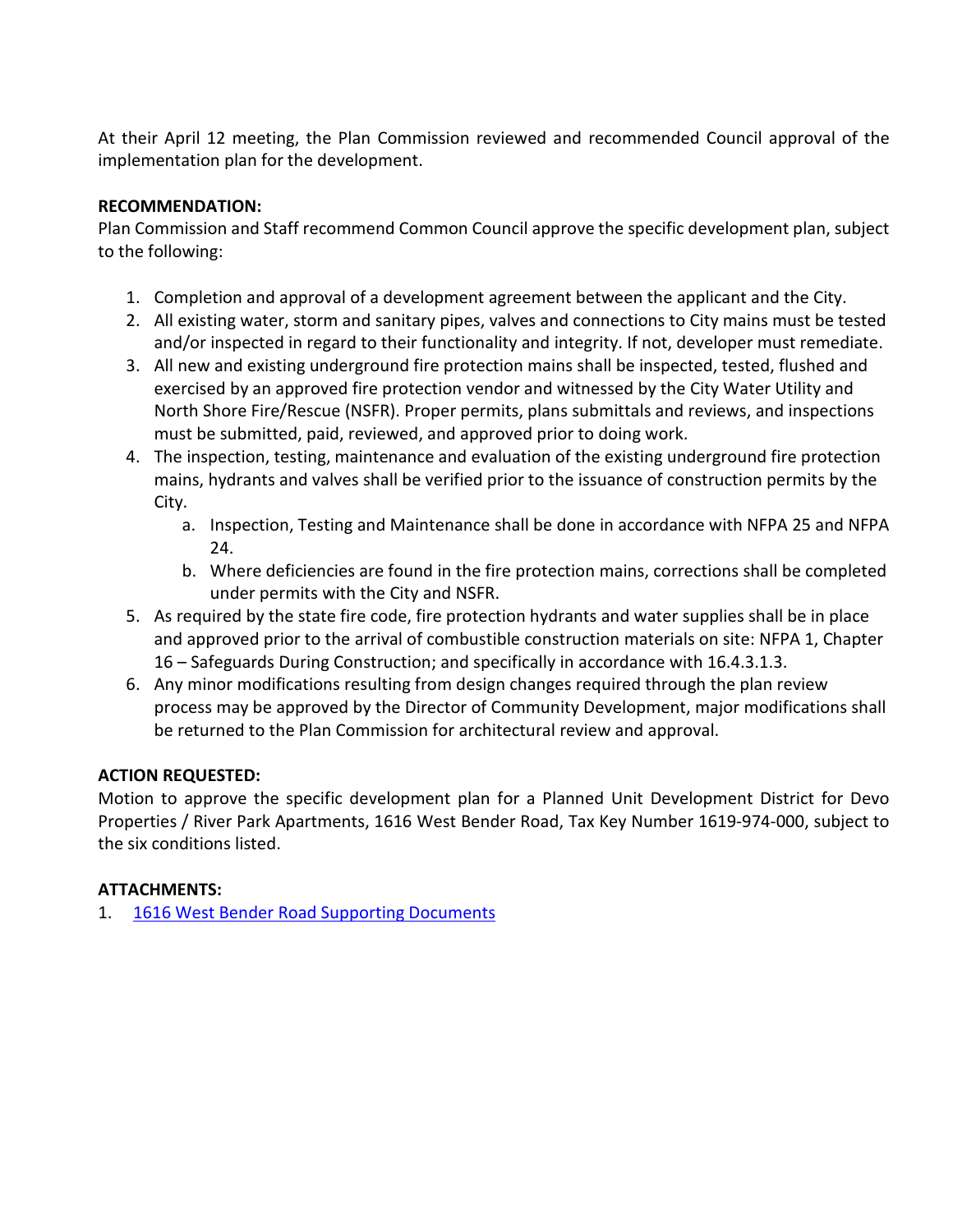<span id="page-11-0"></span>

# **Plan Commission**

| <b>SUBJECT:</b>      | Item 5f. Certified Survey Map (CSM)<br>Discussion and possible action for a proposed Certified Survey Map (CSM) to<br>assemble the lands into a singular tax parcel for Wisconsin Department of<br>Transportation (WisDOT) and Chick-fil-A, 5201 North Port Washington Road and<br>Environs, Tax Key Number 1969-000-001. |  |
|----------------------|---------------------------------------------------------------------------------------------------------------------------------------------------------------------------------------------------------------------------------------------------------------------------------------------------------------------------|--|
| <b>FROM:</b>         | John S. Fellows, AICP, Community Development Director                                                                                                                                                                                                                                                                     |  |
| <b>MEETING DATE:</b> | April 12, 2022                                                                                                                                                                                                                                                                                                            |  |

| <b>Budget Summary:</b>      | N/A |
|-----------------------------|-----|
| Budgeted Expenditure:   N/A |     |
| <b>Budgeted Revenue:</b>    | N/A |

# **FISCAL SUMMARY: STATUTORY REFERENCE:**

| <b>Wisconsin Statues:</b> | N/A                |
|---------------------------|--------------------|
| Municipal Code:           | <b>Zoning Code</b> |
|                           | Subdivision Regs.  |

# **BACKGROUND/ANALYSIS:**

A Certified Survey Map (CSM) is proposed for the lands that include 5201 North Port Washington Road and Environs, comprising a total of 1.009 acres or 43,967 square feet of land, in order to create one parcel from an existing parcel and excess right of way owned by the WisDOT. The purpose of combining this land will allow for the driveway to align with the intersection.

Planning Commission at their April  $12<sup>th</sup>$  meeting recommend approval of the CSM, subject to the requirements of payment of the \$105 administrative fee, making any required technical corrections to the document as indicate by the City Engineer, payment of City Engineer CSM technical review fees, and other required fees, if any.

# **RECOMMENDATION:**

Plan Commission and staff recommend that the Common Council approve the CSM with requirements of payment of the \$105 administrative fee, making any required technical corrections to the document as indicate by the City Engineer, payment of City Engineer CSM technical review fees, and other required fees, if any.

# **ACTION REQUESTED:**

Motion to approve a CSM for WisDOT and Chick-fil-A, 5201 North Port Washington Road and Environs, Tax Key Number 1969-000-001 with requirements of payment of the \$105 administrative fee, making any required technical corrections to the document as indicate by the City Engineer, payment of City Engineer CSM technical review fees, and other required fees, if any.

# **ATTACHMENTS:**

1. [Draft CSM](https://www.glendale-wi.org/DocumentCenter/View/2566/5e-Attachments---Maps---DRAFT-CSM---Eng-Review-Letter) [Submittal Document](https://www.glendale-wi.org/DocumentCenter/View/2566/5e-Attachments---Maps---DRAFT-CSM---Eng-Review-Letter)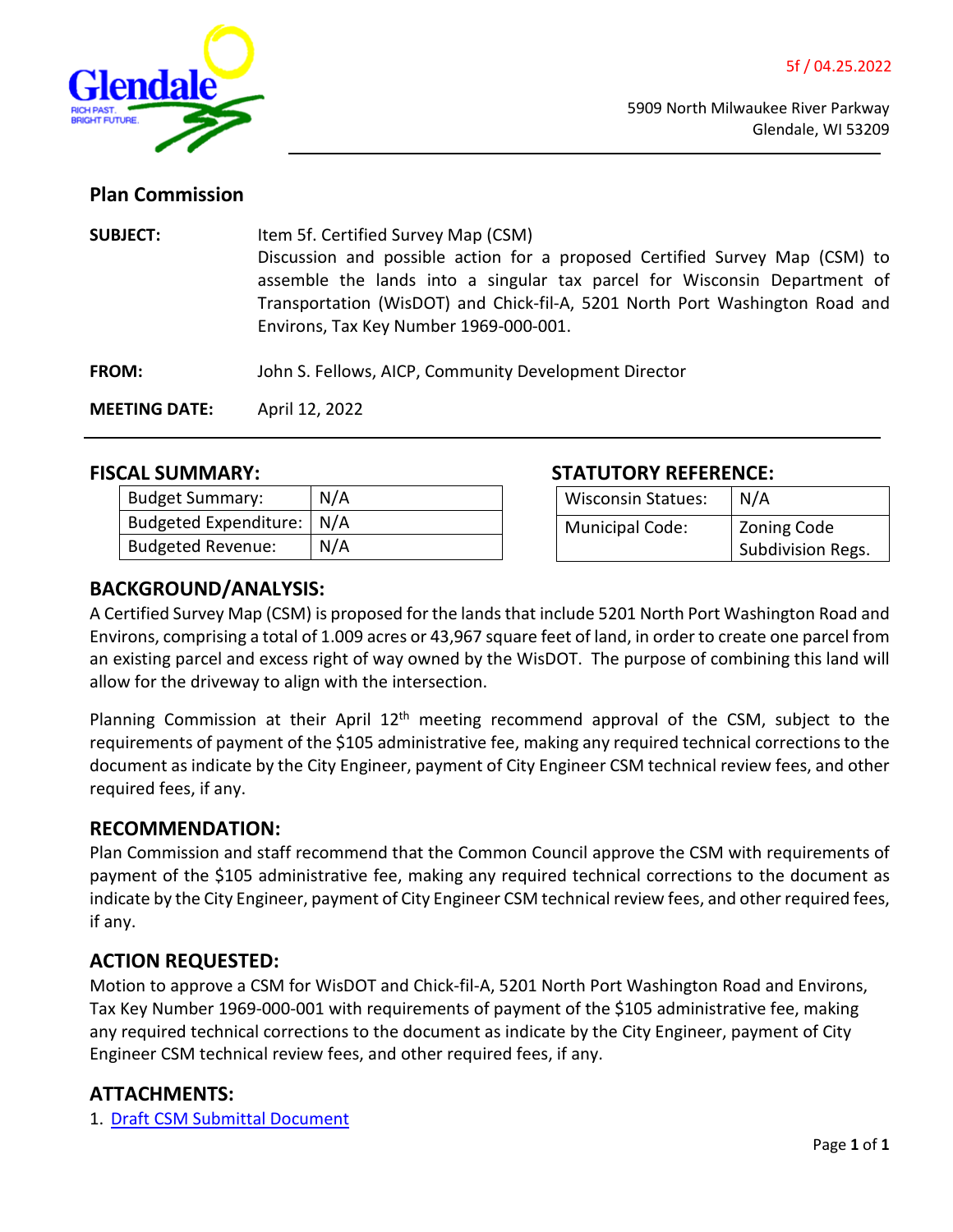<span id="page-12-0"></span>

| <b>SUBJECT:</b>      | Review and Approval of Johnson Control's Request for Open Burn Permit to<br>Maintain the Prairie at 5757 N Green Bay Avenue |
|----------------------|-----------------------------------------------------------------------------------------------------------------------------|
| <b>FROM:</b>         | Darrell Hofland, Interim City Administrator                                                                                 |
| <b>MEETING DATE:</b> | April 25, 2022                                                                                                              |

| <b>Budget Summary:</b>       | N/A |
|------------------------------|-----|
| <b>Budgeted Expenditure:</b> | N/A |
| <b>Budgeted Revenue:</b>     | N/A |

**FISCAL SUMMARY: STATUTORY REFERENCE:**

| <b>Wisconsin Statues:</b> | $\mid N/A$ |
|---------------------------|------------|
| <b>Municipal Code:</b>    | N/A        |

# **BACKGROUND/ANALYSIS:**

David J. Frank Landscaping, on behalf of Johnson Controls, is requesting Common Council approval for an Open Burn Permit to maintain the prairie at 5757 N Green Bay Road. The date of the open burn is Saturday, April 30, 2022.

The last Open Burn Permit was approved by the Common Council at their March 16, 2016 meeting.

The North Shore Fire/Rescue will approve the permit, contingent upon the Common Council's approval.

# **RECOMMENDATION:**

Staff recommends that the Common Council approve the Open Burn Permit to maintain the prairie at 5757 N Green Bay Road.

# **ACTION REQUESTED:**

Motion to approve the Open Burn Permit at 5757 N Green Bay Road for the purpose of maintaining a prairie at 5757 N Green Bay Road with a scheduled burn date of April 20, 2022.

# **ATTACHMENTS:**

- **1.** Outdoor [Burn Permit Application North Shore Fire/Rescue](https://www.glendale-wi.org/DocumentCenter/View/2577/Outdoor-Burns-Permit-Application---North-Shore-Fire-Rescue)
- **2.** [Johnson Control burn areas 1 and 2 map](https://www.glendale-wi.org/DocumentCenter/View/2574/Johnson-Control---burn-areas-1-and-2-map)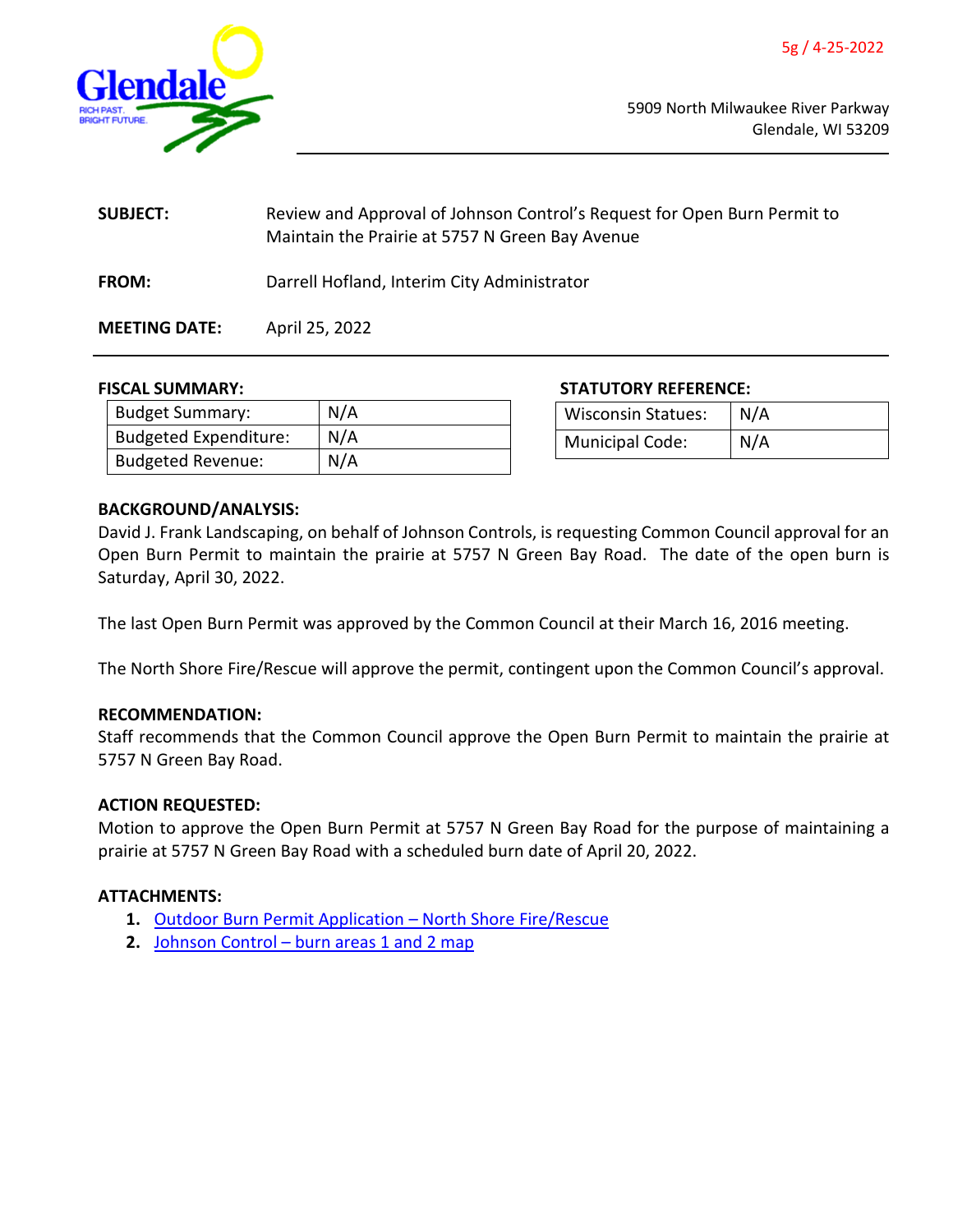<span id="page-13-0"></span>

| <b>SUBJECT:</b>      | Request to Approve Police Department Participation in the Speed Grant and to<br>Approve Participation in Seatbelt and OWI Grants |
|----------------------|----------------------------------------------------------------------------------------------------------------------------------|
| <b>FROM:</b>         | Mark Ferguson, Police Chief                                                                                                      |
| <b>MEETING DATE:</b> | April 25, 2022                                                                                                                   |

| <b>Budget Summary:</b>          | Account #43523 |
|---------------------------------|----------------|
| Budgeted Expenditure:   \$5,000 |                |
| <b>Budgeted Revenue:</b>        | \$5,000        |

**FISCAL SUMMARY: STATUTORY REFERENCE:**

| Wisconsin Statues:     |  |
|------------------------|--|
| <b>Municipal Code:</b> |  |

# **BACKGROUND/ANALYSIS:**

The police department has participated in the North Shore Traffic Safety Task Force for many years. This program is administered by the River Hills Police Department in which WI DOT supplies grants to fund overtime costs associated with speed, seatbelt, and Operating While Impaired enforcement. The grant funding for speed enforcement includes \$5,000 and runs from June 1, 2022 – August 31, 2022. The seatbelt and OWI grants will become available in the fall.

Overtime costs for all three of the grant opportunities was accounted for in the 2022 budget under revenue account 43523, Public Safety Grant. Total amount for all three traffic grants is \$39,400.

# **RECOMMENDATION:**

Approve request for the police department to participate in the speed grant and approve the police department to participate in the seatbelt and OWI grants when they become available.

# **ACTION REQUESTED:**

Motion to approve the police department to participate in the speed grant and approve the police department to participate in the seatbelt and OWI grants when they become available.

# **ATTACHMENTS:**

1. [WI DOT BOTS North Shore Speed Traffic Grant](https://www.glendale-wi.org/DocumentCenter/View/2582/WI-DOT-BOTS-Speed-Enforcement-grant)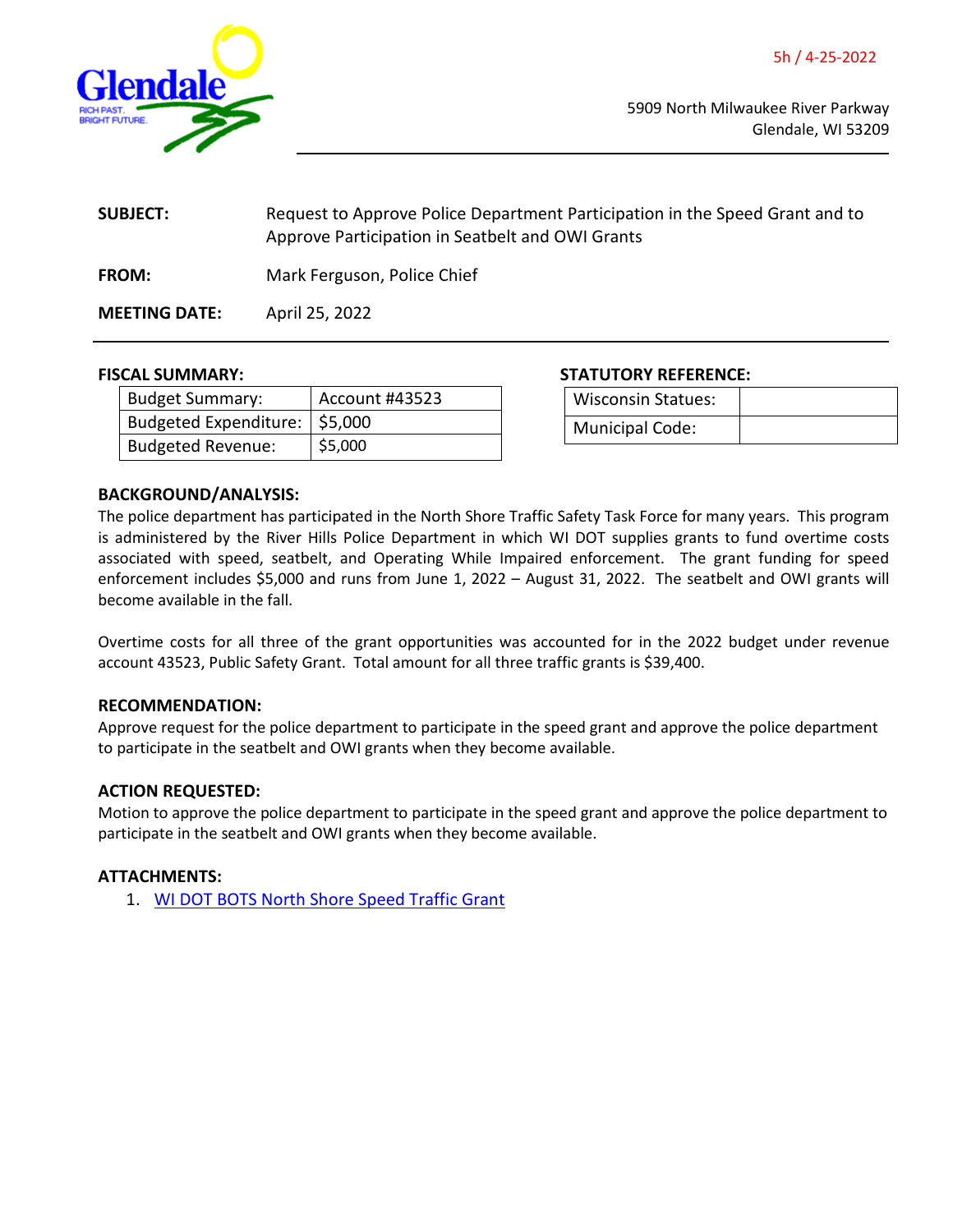<span id="page-14-0"></span>

- **SUBJECT:** Review and Approval of Memorandum of Understanding between Milwaukee Metropolitan Sewerage District for Invasive Species Removal and Reforestation at 6459 North Sunny Point Lane
- **FROM:** Darrell Hofland, Interim City Administrator

# **MEETING DATE:** April 25, 2022

# **FISCAL SUMMARY:**

| <b>Budget Summary:</b>      | N/A |  |
|-----------------------------|-----|--|
| Budgeted Expenditure:   N/A |     |  |
| <b>Budgeted Revenue:</b>    | N/A |  |

| <b>STATUTORY REFERENCE:</b> |       |  |
|-----------------------------|-------|--|
| Wisconsin Statues:          | l N/A |  |
| Municipal Code:             | N/A   |  |

# **BACKGROUND/ANALYSIS:**

The City of Glendale received an offer from Milwaukee Metropolitan Sewerage District (MMSD) to remove invasive species and reforest the city-owned property located at 6459 North Sunny Point Lane. At its April 11 meeting, the Common Council agreed to allow MMSD to utilize goat grazing as a pilot program to control buckthorn, an invasive vegetation, and reforest the property which is upstream from Kletzsch Dam Fish Passage Project.

Attached is a memorandum of understanding (MOU) which describes MMSD's plan to coordinate with the city on the removal of invasive species and reforest the property.

In return for MMSD's assistance, the City of Glendale agrees in the MOU to grant MMSD access to the property to perform goat grazing and reforestation and grant any permits or licenses at no cost, provide timely input to MMSD on the restoration plan, and provide to MMSD at no cost an 11-year conservation easement on the property to begin at the conclusion of MMSD's reforestation of the property.

# **RECOMMENDATION:**

Staff recommends the Common Council approve the MOU with MMSD for the removal of invasive species and reforestation of the city-owned property located at 6459 North Sunny Point Lane.

# **ACTION REQUESTED:**

Motion to approve the Memorandum of Understanding with the Milwaukee Metropolitan Sewerage District for the removal of invasive species and reforestation of the city-owned property located at 6459 North Sunny Point Lane.

# **ATTACHMENTS:**

1. [Memorandum of Understanding](https://www.glendale-wi.org/DocumentCenter/View/2576/MOU---MMSD-and-Glendale---6459-N-Sunny-Point-Lane)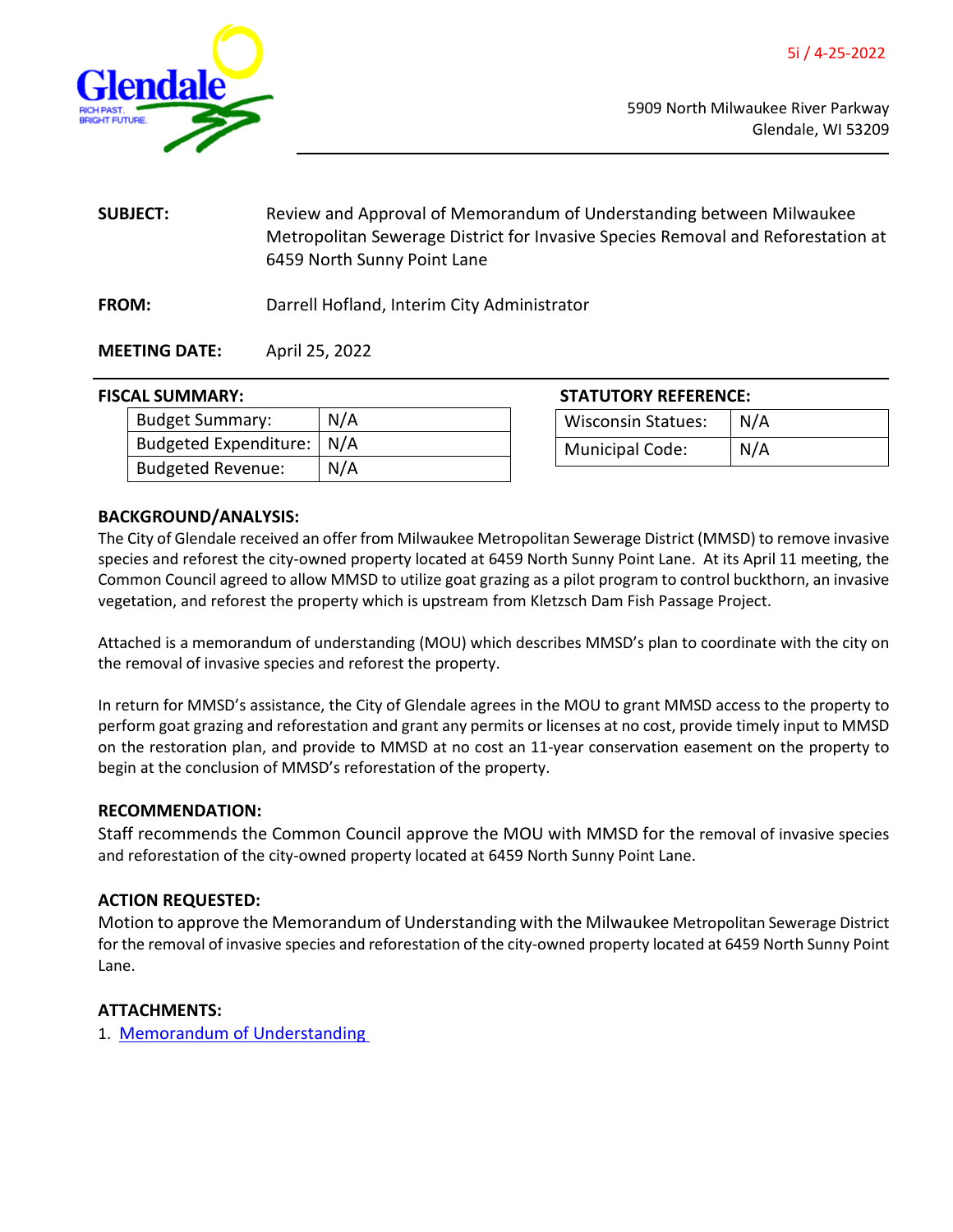<span id="page-15-0"></span>

**SUBJECT:** Resolution Approving an Intermunicipal Agreement Authorizing the Connection of a Glendale Property to City of Milwaukee Water and Sanitary Sewer Facilities and **Services** 

**FROM:** Darrell Hofland, Interim City Administrator

**MEETING DATE:** April 25, 2022

# **FISCAL SUMMARY:**

| <b>Budget Summary:</b>      | N/A |
|-----------------------------|-----|
| Budgeted Expenditure:   N/A |     |
| <b>Budgeted Revenue:</b>    | N/A |

| <b>STATUTORY REFERENCE:</b> |     |  |
|-----------------------------|-----|--|
| <b>Wisconsin Statues:</b>   | N/A |  |
| Municipal Code:             | N/A |  |

# **BACKGROUND/ANALYSIS:**

Outreach Community Health Center, Inc. owns the property at 210 West Capitol Drive, City of Milwaukee, near the far southern end of the City of Glendale. The property owner is proposing an addition to its existing building and portions of the addition lie within the City of Glendale.

The Glendale portion of the property where the addition will be construction does not access to City of Glendale water and sanitary sewer facilities or services. The City of Milwaukee has indicated its willingness to provide these services to the building addition.

Previously on February 9, the Common Council acted on a similar resolution which also contained stormwater drainage in addition to water and sanitary sewer facilities and services. Based upon further review, it has been determined that stormwater drainage facilities and services are available from the City of Glendale.

# **RECOMMENDATION:**

Staff recommends the Common Council approve a revised intergovernmental agreement with the City of Milwaukee to efficiently provide services of water and sanitary sewer services to this property in light of inaccessible Glendale infrastructure and related services.

# **ACTION REQUESTED:**

Motion to approve the Resolution Approving an Intermunicipal Agreement Authorizing the Connection of a Glendale Property (Parcel No. 2421197001) located at 210 West Capitol Drive to City of Milwaukee Water and Sanitary Sewer Facilities and Services and rescind the related Intergovernmental Agreement approved on February 9 , 2022.

# **ATTACHMENTS:**

1. [Resolution](https://www.glendale-wi.org/DocumentCenter/View/2580/Resolution-for-Outreach-Community-Health-Sewer-and-Water-with-Milwaukee)